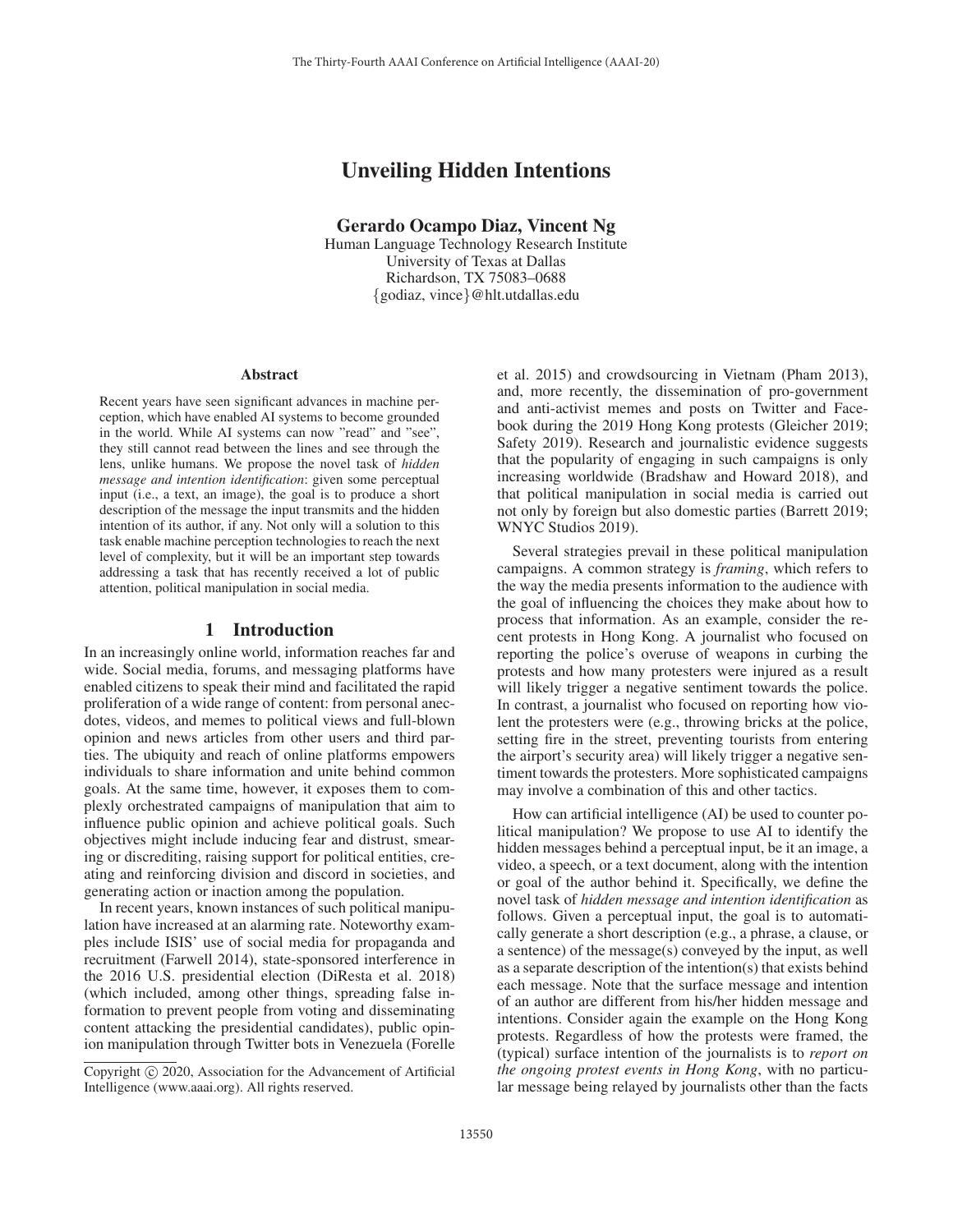reported in their articles. However, if a report focuses on the violent acts carried out by the protesters, then the report could implicitly convey messages such as *The protesters are violent*, *The protesters are criminals*, or *The protesters are dangerous*, which would inevitably sway the public's opinion on the protests. From this, one could say that the author of said report could have the intention of *Discrediting the protesters* or *Supporting the government*.

AI could therefore alleviate political manipulation by allowing the public to understand the hidden messages and intentions of an author and using this additional information to determine how trustworthy a given source of information is. Note that our proposed task is different from intent recognition in dialogue systems, where the goal is to recognize the surface intent underlying an utterance (Larson et al. 2019) (e.g., is it a "request" or a "confirmation"?).

While we use political manipulation as an example to motivate the task of hidden intention and message identification, being able to unveil an author's hidden intentions and identify his/her messages has broader implications in AI. While recent advances in computer vision and speech and language processing have enabled AI systems to "see" the objects in an image and "read" the words in a document, these systems still cannot see through the lens and read between the lines. In other words, they are still far from being able to understand the message(s) the author intends to convey in an image or a document, unlike humans. Being able to understand these hidden intentions and messages like humans requires that a machine achieve a deeper level of understanding of a perceptual input, enabling machine perception to get one step closer to human perception. Oftentimes, world knowledge (e.g., that protesters and the government are antagonists in the 2019 Hong Kong protests, and that support for police implies support for government) is needed to achieve a deep understanding of a perceptual input, but acquiring and incorporating world knowledge into AI systems remains a key research challenge.

While our task involves unveiling the hidden intention(s) of an author of a text or an image, as well as identifying the hidden message(s) it conveys, no one other than the author can say for sure what his/her real hidden intention(s) and message(s) are. Hence, in reality, our task involves inferring the hidden message(s) and intention(s) of an author *as perceived by the human audience*. Note that this realistic version of the task aligns perfectly with our goal of making machine perception one step closer to human perception.

The rest of the paper is organized as follows. Sections 2 and 3 discuss the challenges involved in identifying an author's intention(s) and message(s) from two major kinds of perceptual input: memes/images and text. Section 4 outlines the first step towards automatic identification of hidden intentions and messages. Finally, we present concluding remarks in Section 5.

#### 2 Memes and Images

Memes — user-created combinations of pictures and images overlaid with text — frequently flood Facebook, Twitter, Instagram, and Reddit feeds, and are also frequently shared directly through instant messaging on social circles. These relatively simple pieces of media are easy to make, tend to be catchy, and have a lower cognitive cost when compared to traditional pieces of media like text and videos, and are therefore easily viralized online. Although memes were first deployed mainly for comedic purposes, nowadays users use them to express opinions on a variety of topics, including politics, events, religion, personal values, and legislation. While a lot of recent research has focused on detecting malicious content in text (Hanselowski et al. 2018; Kiesel et al. 2019), there is suggestive evidence that images and memes are a key tool for the transmission of ideological and political content (Barrett 2019).

Adding to the well-known ad campaign carried out by the Internet Research Agency (IRA) targeting American politics in 2016, a recent report commissioned by the U.S. Senate Intelligence Committee (DiResta et al. 2018) points out that during the 2016 interference campaign on the U.S. elections, the IRA enjoyed more user engagement on Instagram (an image-centric platform) than on any other social platforms. Researchers also found that, between 2015 and 2018, there were 187 million user engagements with IRA material on Instagram. Recently, Facebook and Twitter have released statements detailing the detection of pro-government memes in their respective platforms in the wake of the 2019 Hong Kong protests (Safety 2019; Gleicher 2019).

Challenges Identifying a meme's messages and intentions is not a trivial task. The role of text and images is not the same across memes: text can be used to show quotes, label the entities involved in a meme, explicitly or implicitly state the message of a meme, or put images in context. Understanding memes (and the messages behind them) requires world knowledge such as: a) identifying specific entities present in an image, b) relating the visual structure of a meme to established types of memes, and c) identifying symbols, signs or figures and understanding how they shape the message of a meme. Figure 1 shows three memes, whose corresponding hidden messages and intentions can be found in the caption. For example, the leftmost meme never explicitly names specific entities, yet the images can be inferred to refer to the Hong Kong protesters. The second meme shows a Facebook ad with images of religious figures such as Satan and Jesus. Here, text is used to label a dialogue between the figures of Satan and Jesus, and an association is made between Clinton and Satan based on the dialogue. However, understanding that this is bad requires the knowledge that Satan and Jesus are figures typically associated with strongly negative and positive valences respectively. Furthermore, knowing that Jesus and Satan are rival figures, it should not be difficult to see that the author tries to associate Trump with Jesus. The rightmost meme is quite different from the other two memes because the imagery of kermit the frog has nothing to do with the topic of the meme — kermit the frog drinking a beverage indicates that this meme is indirectly criticizing something or someone. Here, text content is used to explicitly state the subject matter that "democrats are going to plow on until they lose all", but the text also states that "but that is none of my business". While at face value the text might indicate that the meme is merely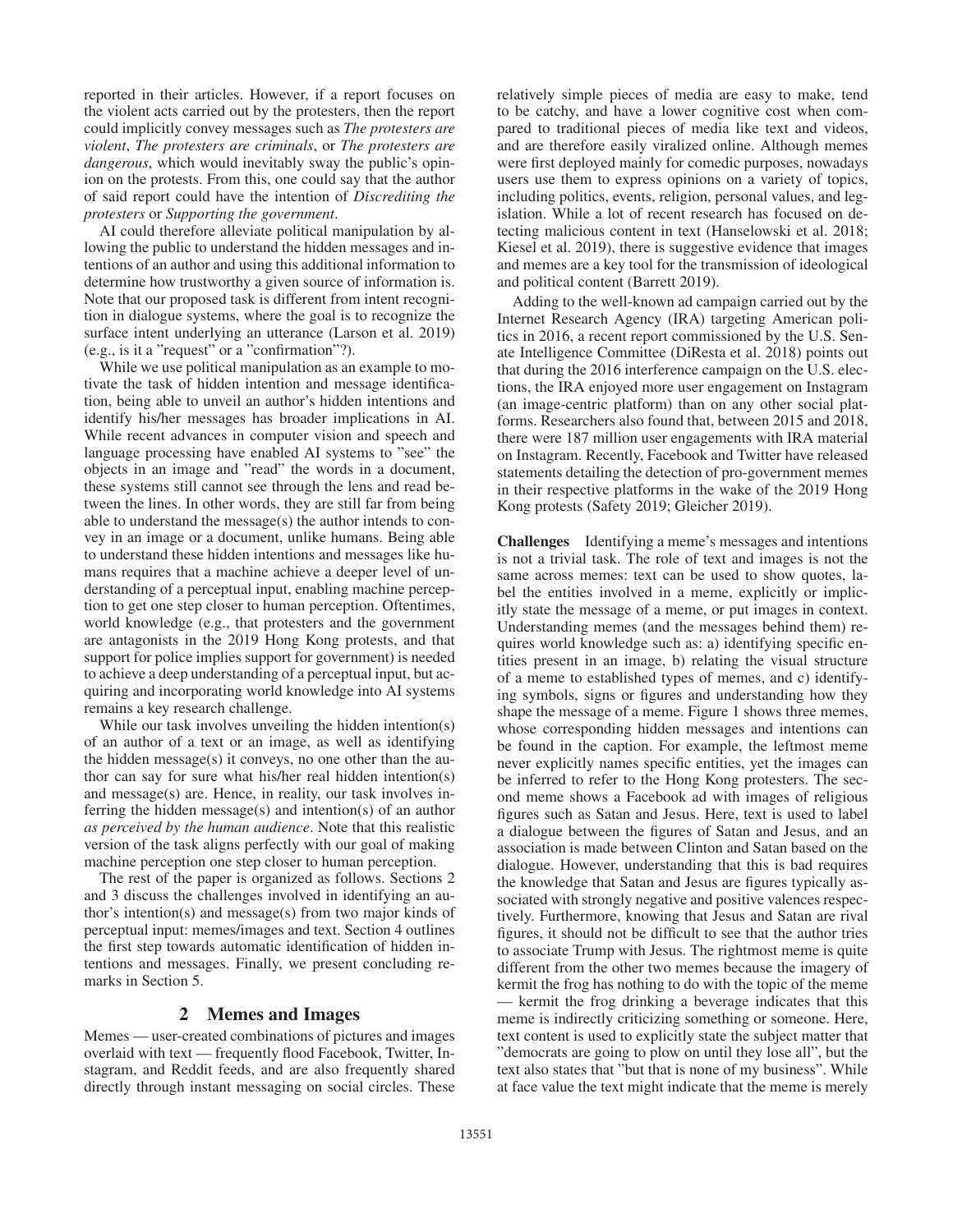

Figure 1: Example memes. The first meme conveys hidden messages such as *The protesters are dangerous/violent/evil*, with the hidden intention of *Discrediting protesters/Legitimizing the government's anti-protest actions*. The second meme conveys hidden messages through associations: Satan is associated with Hillary Clinton, while Jesus is implicitly associated with Trump, reflecting a negative stance on Hillary and a positive stance on Trump; the corresponding intentions would be *Convince people to vote for Donald Trump/Slander Hillary Clinton/Support Donald Trump*. The third meme conveys the hidden message that *Democrats are making bad decisions*, with the hidden intention of *Criticizing Democrats*.

pointing a fact out, the imagery of kermit the frog helps clarify that the meme is indeed criticizing Democrats.

Related work While computer vision researchers have long worked on tasks such as object recognition and image captioning, systems mostly focus on describing content at face value rather than reasoning over the meaning of the content. Popular datasets such as COCO (Lin et al. 2014), ImageNet (Deng et al. 2009), and Conceptual Captions (Sharma et al. 2018) are mainly concerned with recognizing objects in photographs and providing a description of the content in pictures (e.g., "a dog running on a beach"). Such systems are definitely useful for understanding memes. For example, it might be useful to know that the second meme in Figure 1 depicts "Jesus and Satan arm-wrestling", as this helps identify key figures and a context of conflict. However, as we explained above, they are not direct solutions to the problem. Past research on automatic meme captioning (Wang and Wen 2015) is closer to image captioning in this sense.

## 3 Text

Hidden messages and intentions on text content exist on a spectrum: on one hand, rants and opinion pieces may use inflammatory language and explicitly support or attack specific ideas, values or entities; on the other, content creators may use subtle language cues, cherry-pick facts, or frame information in ways that might transmit messages to the reader implicitly. For example, if an author wishes to manipulate readers into being more accepting of a particular political party's campaign to establish stricter immigration laws, one could try to impress upon readers the idea that *immigrants are dangerous* (hidden message), or simply frame concepts related to immigration law or said political party's decisions in a positive manner, either by implying positive associations

(for example, associating the party with well-respected figures), or by implying that *the party knows what it is doing* (hidden message). By doing this, the author might achieve his/her intention of *Eliciting support for the party's campaign*. As another example, consider the following excerpt from an article on the seizure of a fentanyl shipment by Mexican authorities in 2019 (100percentfedup.com 2019):

Today, the Mexican Navy stopped a massive shipment of fentanyl coming from Shanghai, China that was headed to the notorious Sinaloa Cartel. Ryan Saavedra of the Daily Wire did some math and discovered the Mexican Navy apprehended enough fentanyl to kill over 7 billion people.

President Trump has been very vocal about his commitment to stop the opioid crisis in America.

DEA Special Agent Clyde E. Shelley has identified fentanyl as "the number one threat causing the opioid epidemic in America."

The Mexican drug cartels have been sneaking illegal drugs like fentanyl, across our southern border for decades, while Democrat lawmakers fight to keep our borders open.

The article starts by introducing an objective event: the seizure of a fentanyl shipment. It then provides estimates *.. enough fentanyl to kill over 7 billion people* to develop a sense of urgency in readers. It then jumps to state that President Trump has been vocal about his commitment to stop the opioid crisis in America, an important issue for U.S. society which has garnered significant attention recently. Note that this jump implies a negative stance on China with the opioid crisis in the U.S.. After a (true) quote meant to raise a sense of urgency again, the article points out that Mexican cartels have been sneaking illegal drugs through the southern U.S.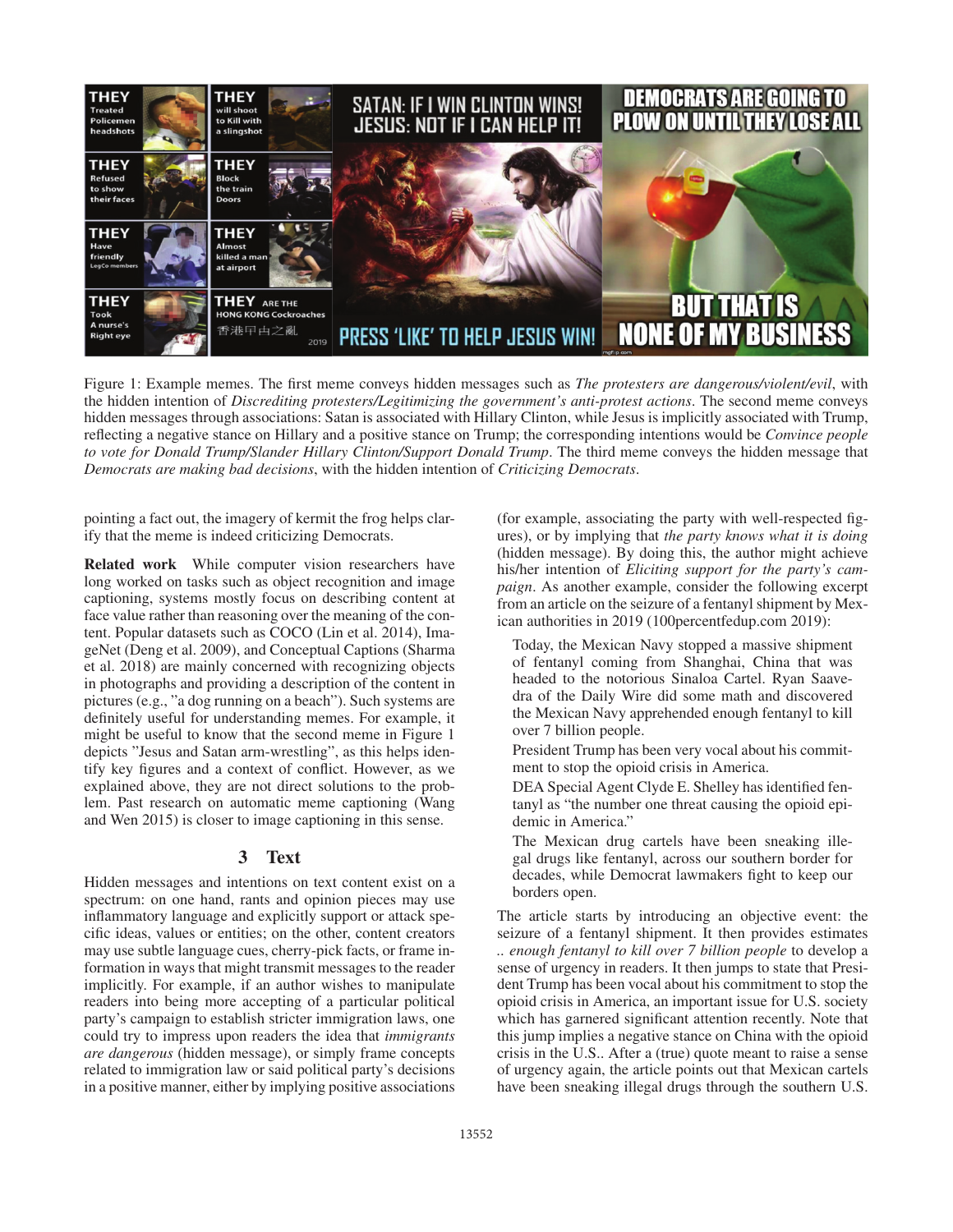border while "Democrat lawmakers fight to keep our borders open", this last part implies an association between keeping borders open and drug trafficking as well as with the opioid crisis, and is phrased in a way that seems to imply that *Democrat lawmakers are ignoring the opioid crisis* at best and that *Democrat lawmakers are confabulating to keep the opioid crisis going* at worst.

Although this appears to be an informative news article, it effectively transmits several hidden messages. Specifically, it intends to depict President Trump as a positive figure, who is committed to solving a problem for U.S. citizens, while depicting Democrats in a negative light, possibly holding China accountable for the opioid crisis in the U.S., and implying that keeping borders open is making the problem worse. Further, in light of recent events this article could be seen as an attempt to covertly legitimize President Trump's trade war with China and immigration policy.

Challenges For systems to be able to extract the aforementioned hidden messages, they need to a) understand the messages implied by rhetoric (e.g., how jumping from fentanyl and China to the opioid crisis establishes a connection between them), b) acquire world knowledge (such that the opioid crisis is an important problem for Americans), and c) establish connections between the entities, events and actions in the text and the policies, entities, or events not mentioned (such as drawing a connection between immigration policy and keeping borders open). In addition, systems should be able to understand implicit expressions of sentiment (like the negative sentiment implied on Democrats). It would perhaps also be useful to have systems perform *fact verification* (Thorne et al. 2018), since false claims can be indicative of manipulative behavior. However, as this example shows, content creators need not make false claims to spin content in a way that aligns with their political interests.

Related work Research relevant to this task includes fine-grained sentiment analysis (Pang and Lee 2008; Liu 2015), where the goal is to determine the sentiment (positive/negative/neutral) expressed towards a particular target/entity. Although fine-grained sentiment analysis is a well-researched task, the majority of research on the area is focused on *explicit* sentiment rather than *implicit* sentiment, which may more likely appear in well-crafted manipulative text content (compare, for example, "this phone is amazing!" with "this phone fits in my pocket easily"). Another related task is stance detection (Agrawal et al. 2003; Thomas, Pang, and Lee 2006; Balahur, Kozareva, and Montoyo 2009; Murakami and Raymond 2010; Somasundaran and Wiebe 2010; Wang and Rosé 2010; Anand et al. 2011; Biran and Rambow 2011; Hasan and Ng 2013; Mohammad et al. 2016; Ruder et al. 2018; Sun et al. 2018). Stance detection aims to infer the author's stance (*for* or *against*) towards a particular topic based on what s/he wrote and can therefore be viewed as a special case of hidden intention identification. A somewhat relevant task is argument persuasiveness scoring (Persing and Ng 2015; Habernal and Gurevych 2016a; 2016b; Wei, Liu, and Li 2016; Stab and Gurevych 2017; Eger, Daxenberger, and Gurevych 2017; Persing and Ng 2017), where the goal is to determine how persuasive an ar-

gument is. Typically, the persuasiveness of an argument can affect the ease with which the reader can infer the author's hidden intention(s) and message(s).

## 4 The First Step: Corpus Construction

Given the challenges in hidden intention and message identification, how can we address this task? Since we want a machine to learn how humans perceive hidden intentions and messages, we propose to employ machine learning (ML), particularly deep learning, given their successful applications to vision and natural language processing (NLP) tasks.

The question, then, is: how can we create an annotated corpus of training instances, each of which is a perceptual input paired with the corresponding (short) description of its author's hidden intention(s) and message(s)? We can rely on a handful of human experts. However, this will unlikely yield a sufficiently large corpus. While a large corpus is generally needed for successful application of deep learning, we believe that a large training corpus is essential for a task as complex as hidden intention and message identification, as a large corpus will likely encode a lot of the world knowledge needed for the task (see Sections 2 and 3). One way to automatically obtain a large amount of training data is *distant supervision* (Mintz et al. 2009). For instance, stances taken by Fox News can be assumed to be pro-Republican. While we believe that distant supervision can help to a certain extent, it probably cannot cover different kinds of intentions and messages, particularly the more complex ones. We believe the most promising approach to create a large annotated training set in a reasonably short period of time is *crowdsourcing* (Brabham 2013), where we hire workers on crowdsourcing platforms such as Amazon Mechanical Turk to obtain multiple annotations for each perceptual input.

Given a text or an image, the three annotation tasks are to (1) determine whether the text or image conveys hidden messages, and if yes, (2) what these messages are and (3) what the intention(s) of the author are. A natural question is: will different workers always agree on all or even one of these tasks? The answer is no. If the answer were yes, then the political manipulation problem would not exist: people are manipulated in part because not all of them understand these hidden intentions and messages.

Moreover, the same intentions and messages can be lexically realized in different ways. For instance, in the Hong Kong protest example, "pro-government" and "pro-police" can be viewed as similar, if not equivalent, intentions. Finally, it is possible that workers produce different descriptions because the given perceptual input may be associated with more than one intention or message. Hence, we believe that one should not be overly concerned that workers produce different descriptions for the same training instance.

A relevant question, then, is: what if the workers generate contradictory descriptions for the same training instance? We believe that this is unlikely. While workers can biased by their beliefs and cultural context, this would most likely translate into some workers being more sensitive towards certain content or ideas than others (e.g., a strongly religious worker might be more sensitive to content which criticizes religion than an agnostic worker). We would not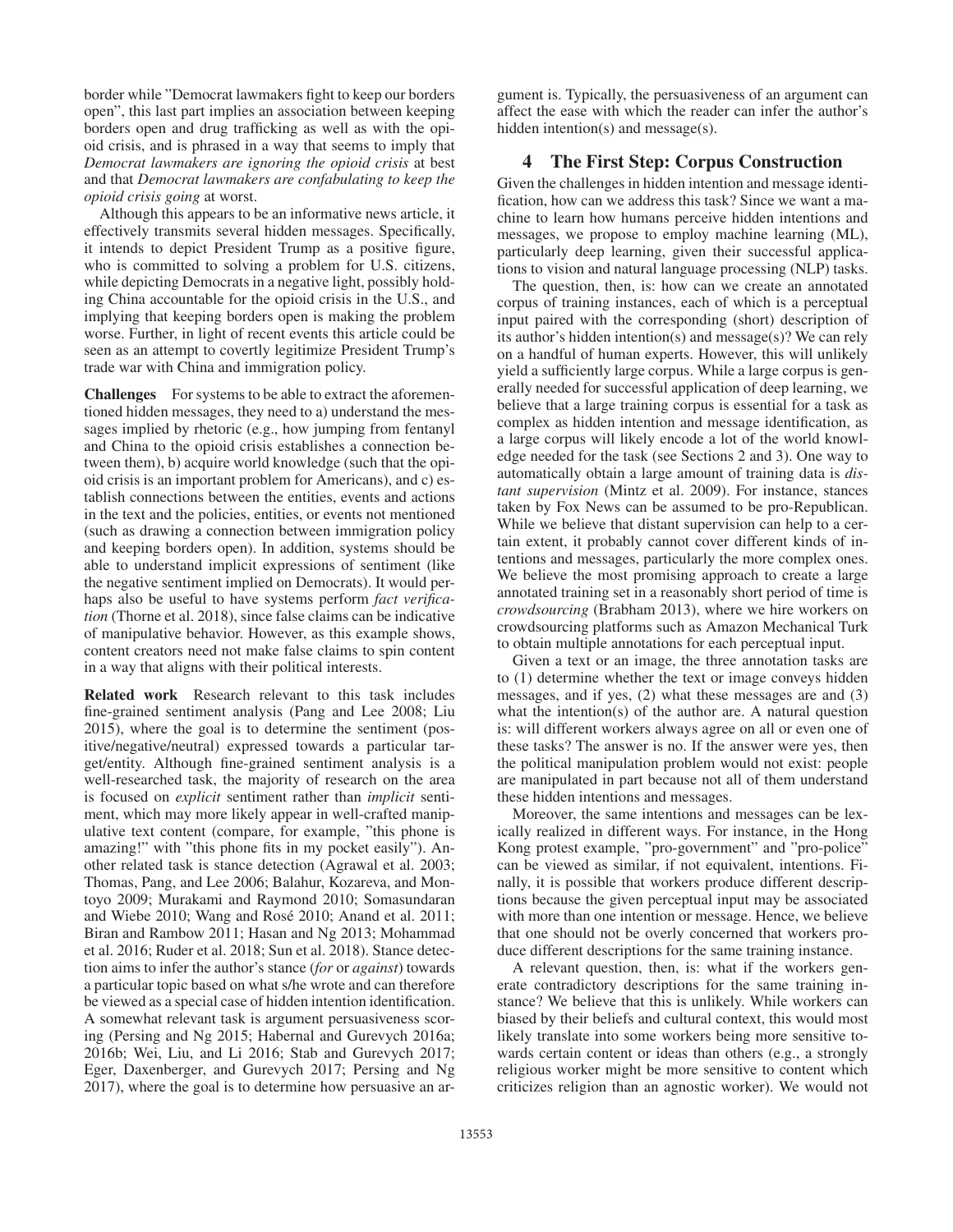expect workers to interpret pro-Democrat content as pro-Republican, unless they are confused between Democratic or Republican agendas and values or have no such knowledge at all. Noisy labels produced as a result of this kind of situation can be easily singled out as long as the majority of the labels are consistent with each other.

The next question is: can all workers fail to identify hidden messages and intentions even if they exist? While the examples discussed earlier provide suggestive evidence that it is possible to identify hidden intentions and messages, nothing guarantees that they can always be identified, especially if they are more subtle than those in the political domain. While this remains a research question, we may reduce the likelihood that this happens by hiring workers with varied backgrounds (e.g., they are in different parts of the world with different education levels).

Another relevant question is: why formulate this task as a *generation* task, where the goal is to generate a short natural language description of the message(s) and the intent(s), rather than as a *classification* task, where the goal is to identify the message(s) and intent(s) from a predefined set? To formulate this as a classification task, one will have to define a taxonomy of intentions and messages. Not only may the number of intents and messages be large, but the they may be domain-dependent and hence have to be designed for each domain of interest. Even if we manage to design this taxonomy, inter-annotator agreement among the crowdsourced workers could be low if the taxonomy is sufficiently complex, as it is typically unrealistic to expect these workers to understand the meaning associated with each intent in a complex taxonomy. Given the successful application of recurrent neural networks (Jain and Medsker 1999) to natural language generation tasks, we believe that it is a good idea to cast it as a generation task.

## 5 Concluding Remarks

We introduced the novel task of hidden intention and message identification and discussed its possible application to *memes* and *text content*, along with the challenges inherent to these types of media, such as the interpretation of visual structure, entity recognition, the interpretation of symbols and figures for memes and implicit sentiment detection, the interpretation of prose, and the automatic acquisition of world knowledge and entity associations for text. Further, although not in the scope of this paper, this task could be expanded to include other types of media such as *videos*; specifically political shows and recorded public statements, where emotion recognition from images (You et al. 2015; 2016), speech cues, facial expressions and bodily gestures (Jiang, Xu, and Xue 2014; Pereira et al. 2016) could be useful in identifying hidden messages and intentions. We believe that the task has broader implications in AI, as the ability to understand hidden messages and intentions like humans requires that a machine achieve a deeper level of understanding of a perceptual input, enabling machine perception to get one step closer to human perception.

Work on this task could lead to the development of useful tools for researchers, governments, and citizens that could be applied to problems such as: (1) detection of bias in news articles and media outlets; (2) identification of sponsored propaganda and manipulation campaigns; (3) discovery and study of political echo chambers and radicalization campaigns; and (4) detection of fear-inducing content meant to destabilize the economy. On the other hand, it is also easy to see how this technology could be weaponized to hamper free-speech, with journalists and sites being automatically flagged based on the messages expressed by their content and those who consume said content being profiled.

Given the complexity the task and the problems inherent to building a dataset for it, we recommend that a shared task on this problem be organized with the goal of identifying interested researchers and jumpstarting work on it.

### Acknowledgments

We thank the three anonymous reviewers for their comments on an earlier draft of the paper. This work was supported in part by NSF Grants IIS-1528037 and CCF-1848608.

#### References

100percentfedup.com. 2019. Breaking: Massive fentanyl shipment from China seized in mexico...enough fentanyl to kill estimated 7 billion. https://100percentfedup.com/breakingmassive-bust-on-mexican-border-enough-fentanyl-to-kill-7 billion-peopleshipment-reportedly-came-from-china/.

Agrawal, R.; Rajagopalan, S.; Srikant, R.; and Xu, Y. 2003. Mining newsgroups using networks arising from social behavior. In *WWW*, 529–535.

Anand, P.; Walker, M.; Abbott, R.; Fox Tree, J. E.; Bowmani, R.; and Minor, M. 2011. Cats rule and dogs drool!: Classifying stance in online debate. In *2nd Workshop on Computational Approaches to Subjectivity and Sentiment Analysis*, 1–9.

Balahur, A.; Kozareva, Z.; and Montoyo, A. 2009. Determining the polarity and source of opinions expressed in political debates. In *CICLing*, 468–480.

Barrett, P. M. 2019. Disinformation and the 2020 election: How the social media industry should prepare. Technical report, NYU Stern Center for Business and Human Rights.

Biran, O., and Rambow, O. 2011. Identifying justifications in written dialogs. In *ICSC*, 162–168.

Brabham, D. C. 2013. *Crowdsourcing*. The MIT Press.

Bradshaw, S., and Howard, P. N. 2018. Challenging truth and trust: A global inventory of organized social media manipulation. Technical report, Working Paper 2018.1. Oxford, UK: The Computational Propaganda Project.

Deng, J.; Dong, W.; Socher, R.; Li, L.-J.; Li, K.; and Li, F.-F. 2009. ImageNet: A large-scale hierarchical image database. In *CVPR*, 248–255.

DiResta, R.; Shaffer, K.; Ruppel, B.; Sullivan, D.; Matney, R.; Fox, R.; Albright, J.; and Johnson, B. 2018. The tactics & tropes of the Internet Research Agency. https://cdn2.hubspot.net/hubfs/ 4326998/ira-report-rebrand FinalJ14.pdf.

Eger, S.; Daxenberger, J.; and Gurevych, I. 2017. Neural endto-end learning for computational argumentation mining. In *ACL*, 11–22.

Farwell, J. P. 2014. The media strategy of ISIS. *Survival* 56(6):49– 55.

Forelle, M.; Howard, P.; Monroy-Hernández, A.; and Savage, S. 2015. Political bots and the manipulation of public opinion in Venezuela. *arXiv preprint arXiv:1507.07109*.